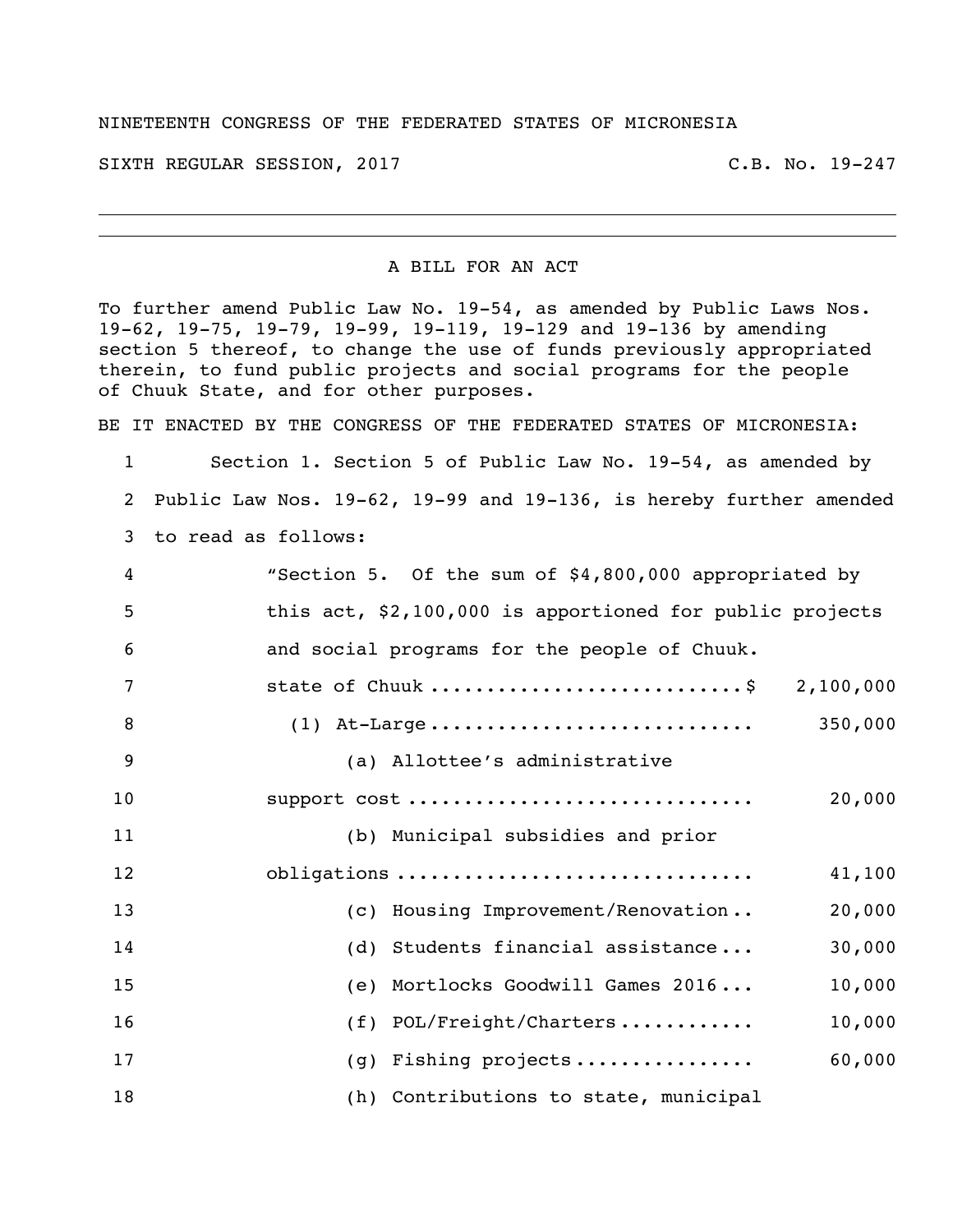| $\mathbf{1}$   | and community activities, programs                                                         |         |
|----------------|--------------------------------------------------------------------------------------------|---------|
| $\overline{2}$ | and events \$                                                                              | 41,400  |
| 3              | (i) Tolensom Community Facilities                                                          |         |
| 4              | lighting Systems                                                                           | 32,500  |
| 5              | $(j)$ Land transportation                                                                  | 30,000  |
| 6              | (k) Roads/Docks/Seawalls improvement                                                       |         |
| $\overline{7}$ | and beautifications                                                                        | 20,000  |
| 8              | (1) Leadership, Patient, COAP travel                                                       | 35,000  |
| 9              | (2) Election District No. 1                                                                | 350,000 |
| 10             | (a) Purchase and operation of                                                              |         |
| 11             | MIDA's Sea vessels                                                                         | 90,000  |
| 12             | (b) Municipal governments subsidy                                                          | 66,000  |
| 13             | (c) Poverty alleviation, Housing and                                                       |         |
| 14             | Multi-purpose buildings repair, improvement                                                |         |
| 15             | and projects                                                                               | 144,000 |
| 16             | (d) Municipal/Community/traditional                                                        |         |
| 17             | event special occasions                                                                    | 30,000  |
| 18             | (e) Mortlocks students scholarships at                                                     |         |
| 19             | Christian Faith Walk College (CFC)                                                         | 10,000  |
| 20             | (f) Mortlockese students at Christian                                                      |         |
| 21             | College Pastoral Institute (CCPI)                                                          | 10,000  |
| 22             | (3) Election District No. 2                                                                | 350,000 |
| 23             | (a) Community housing rehabilitation                                                       |         |
| 24             | $\texttt{program} \dots \dots \dots \dots \dots \dots \dots \dots \dots \dots \dots \dots$ | 100,000 |
| 25             | (b) Fishing projects                                                                       | 30,000  |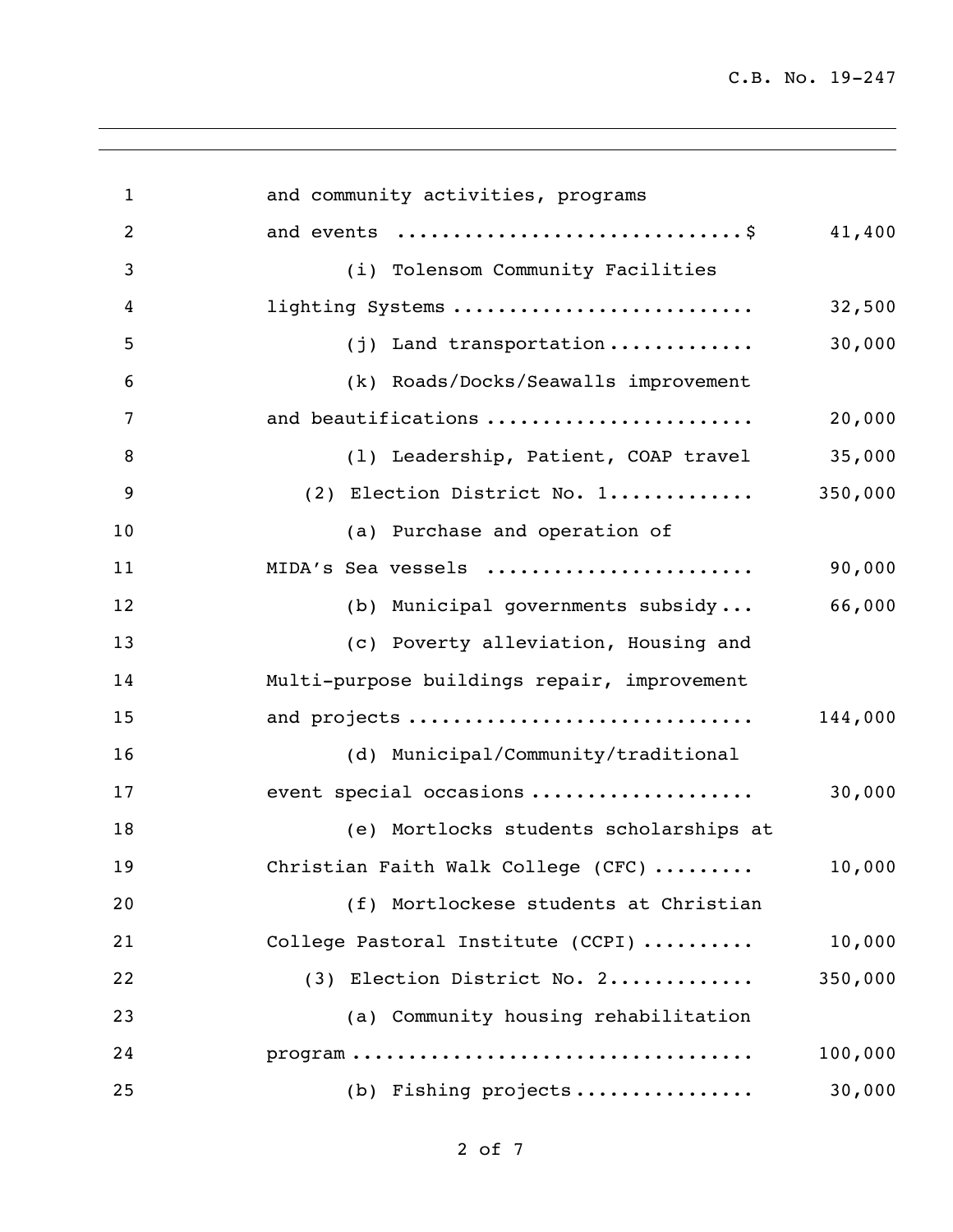| $\mathbf{1}$   | (c) Election District 2 administrative                                                         |
|----------------|------------------------------------------------------------------------------------------------|
| $\overline{2}$ | 20,000                                                                                         |
| 3              | 10,000<br>(d) POL/Freight/Charters                                                             |
| 4              | 15,000<br>(e) Land transportation                                                              |
| 5              | (f) [Chuuk International Airport WIFI]                                                         |
| 6              | Sewing project<br>2,500                                                                        |
| 7              | (g) Community Outreach and Advocacy                                                            |
| 8              | $\texttt{program} \dots \dots \dots \dots \dots \dots \dots \dots \dots \dots \dots$<br>30,000 |
| 9              | (h) Contractual services (school                                                               |
| 10             | teacher/(cook/consultant)<br>10,000                                                            |
| 11             | 17,500<br>(i) Weno General Election                                                            |
| 12             | 10,000<br>(j) Human remain repatriation                                                        |
| 13             | (k) Prior obligation and                                                                       |
| 14             | outstanding debts<br>10,000                                                                    |
| 15             | 30,000<br>(1) Food security program                                                            |
| 16             | (m) Students financial assistance and                                                          |
| 17             | outstanding debts<br>10,000                                                                    |
| 18             | 5,000<br>(n) Weno Municipal government subsidy                                                 |
| 19             | (o) Water system project<br>10,000                                                             |
| 20             | (p) Solar and power distribution system<br>10,000                                              |
| 21             | (q) Community leaders'                                                                         |
| 22             | conference/travel cost<br>10,000                                                               |
| 23             | (r) Chuuk State Governor's Office subsidy<br>10,000                                            |
| 24             | (s) Youth activities, programs and events<br>5,000                                             |
| 25             | (t) Chuuk Women Council<br>5,000                                                               |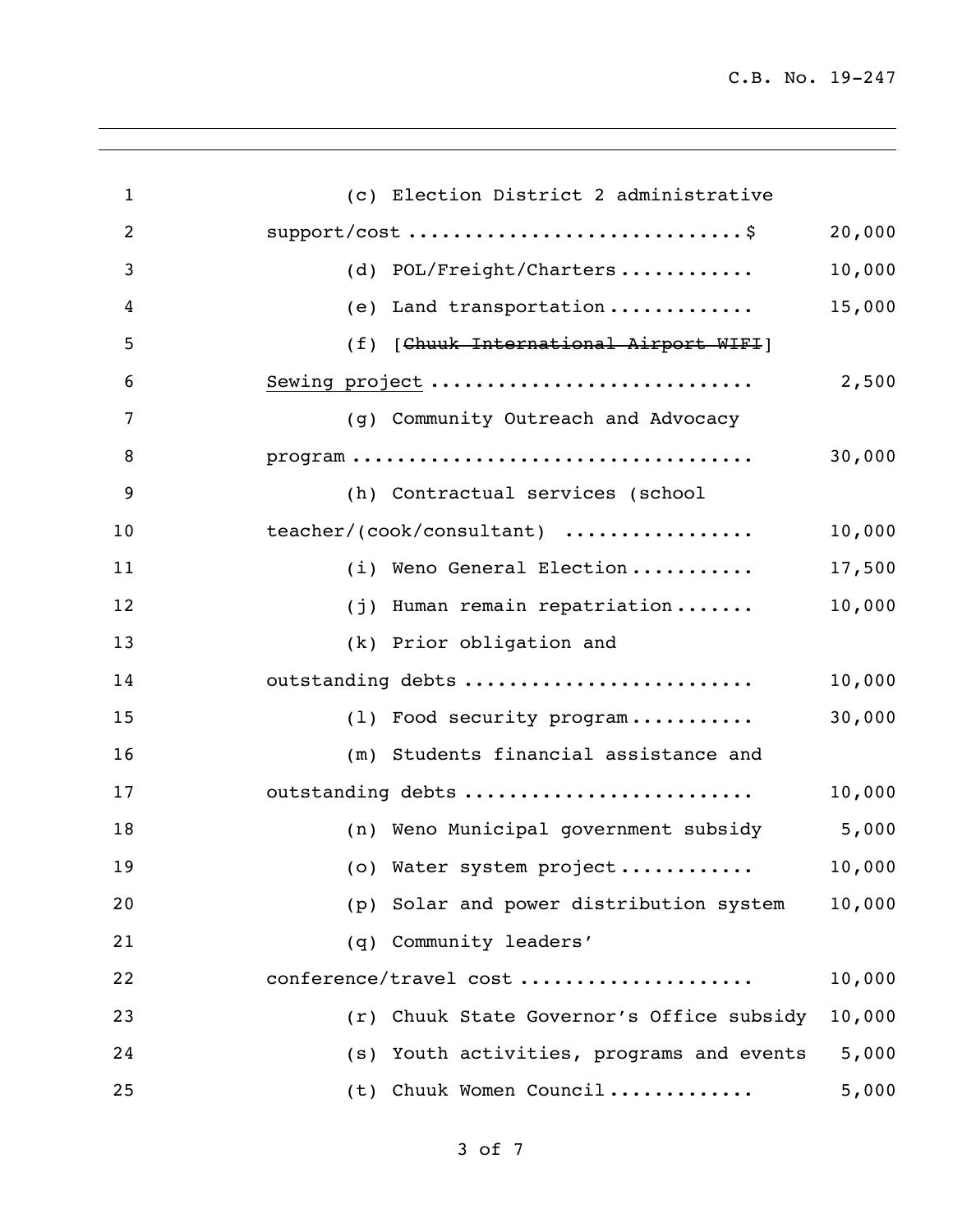| $\mathbf{1}$   | (4) Election District No. 3\$                | 350,000 |
|----------------|----------------------------------------------|---------|
| $\overline{2}$ | (a) Fishing project grant                    | 55,000  |
| 3              | (b) Housing and Community Hall               |         |
| 4              | supplemental/typhoon Maysak                  | 30,000  |
| 5              | (c) Multi-purpose building/facilities        |         |
| 6              | repair/improvement                           | 20,000  |
| 7              | (d) ED3 Network improvement/installation/    |         |
| 8              | IP Network and internet connectivity project | 30,000  |
| 9              | (e) Purchase of Heavy Equipment              | 25,000  |
| 10             | (f) Coconut trees rehabilitation project     | 25,000  |
| 11             | (g) Road/Seawalls/Taro Patch protection/     |         |
| 12             | improvement/relocation/beautification -      |         |
| 13             | Polle to Ununo, Fefen                        | 10,000  |
| 14             | (h) Failuk Uteisom cultural Community        |         |
| 15             | Hall, Fongen, Fefen                          | 5,000   |
| 16             | (i) Farmers and Associations                 |         |
| 17             | contribution/(intensive program) Fefen       | 7,000   |
| 18             | (j) Food relief program/contribution         | 30,000  |
| 19             | (k) Contributions to Associations in US      |         |
| 20             | Mainland, Hawaii, Guam and Saipan            | 15,000  |
| 21             | (1) Water system project                     | 10,000  |
| 22             | Students/SNDA sub office<br>(m)              |         |
| 23             | transportation need and services in Pohnpei  | 7,000   |
| 24             | (n) Administrative support service/costs     | 15,000  |
| 25             | (o) Community Outreach and Advocacy          |         |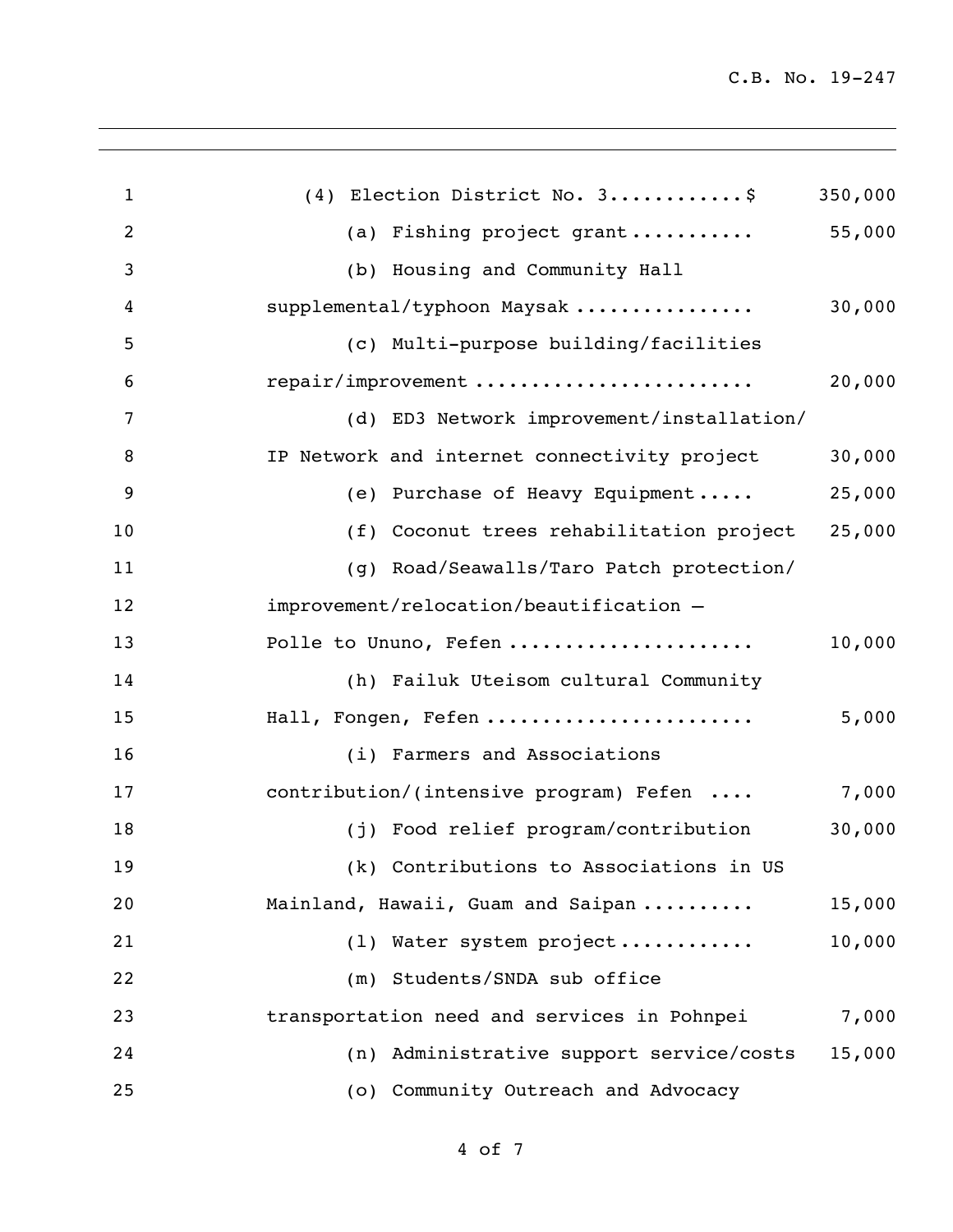| $\mathbf{1}$   |                                            | 20,000  |
|----------------|--------------------------------------------|---------|
| $\overline{2}$ | (p) Community Hall - Nefoo                 |         |
| 3              | Uteisom Nukanap, Uman                      | 6,000   |
| 4              | (q) Fitiman, Uteisom Community Hall,       |         |
| 5              | Machou, Uman                               | 7,000   |
| 6              | (r) Epinefow Community Hall                |         |
| 7              | supplement Sopou, Uman                     | 3,000   |
| 8              | $(s)$ SNDA Office space rental             | 10,000  |
| 9              | (t) Road improvement/repair (Paitiw        |         |
| 10             | Elementary School)                         | 10,000  |
| 11             | (u) Business startup                       |         |
| 12             | and Entrepreneurship                       | 10,000  |
| 13             | (5) Election District No. 4                | 350,000 |
| 14             | (a) Fishing project subsidy                | 50,000  |
| 15             | (b) Humanitarian assistance subsidy        | 50,000  |
| 16             | (c) FDA Administrative cost                | 15,000  |
| 17             | (d) Municipal governments subsidies        | 100,000 |
| 18             | (e) Low Income housing subsidy             | 50,000  |
| 19             | (f) Repatriation of human remain           | 15,000  |
| 20             | Leadership/students/patients travel<br>(g) | 20,000  |
| 21             | Students land transportation<br>(h)        | 20,000  |
| 22             | (i) Faichuk Island Leaderhip conference    | 30,000  |
| 23             | (6) Election District No. 5                | 350,000 |
| 24             | (a) POL/Freight/Charter                    | 20,000  |
| 25             | Community and Low income housing<br>(b)    |         |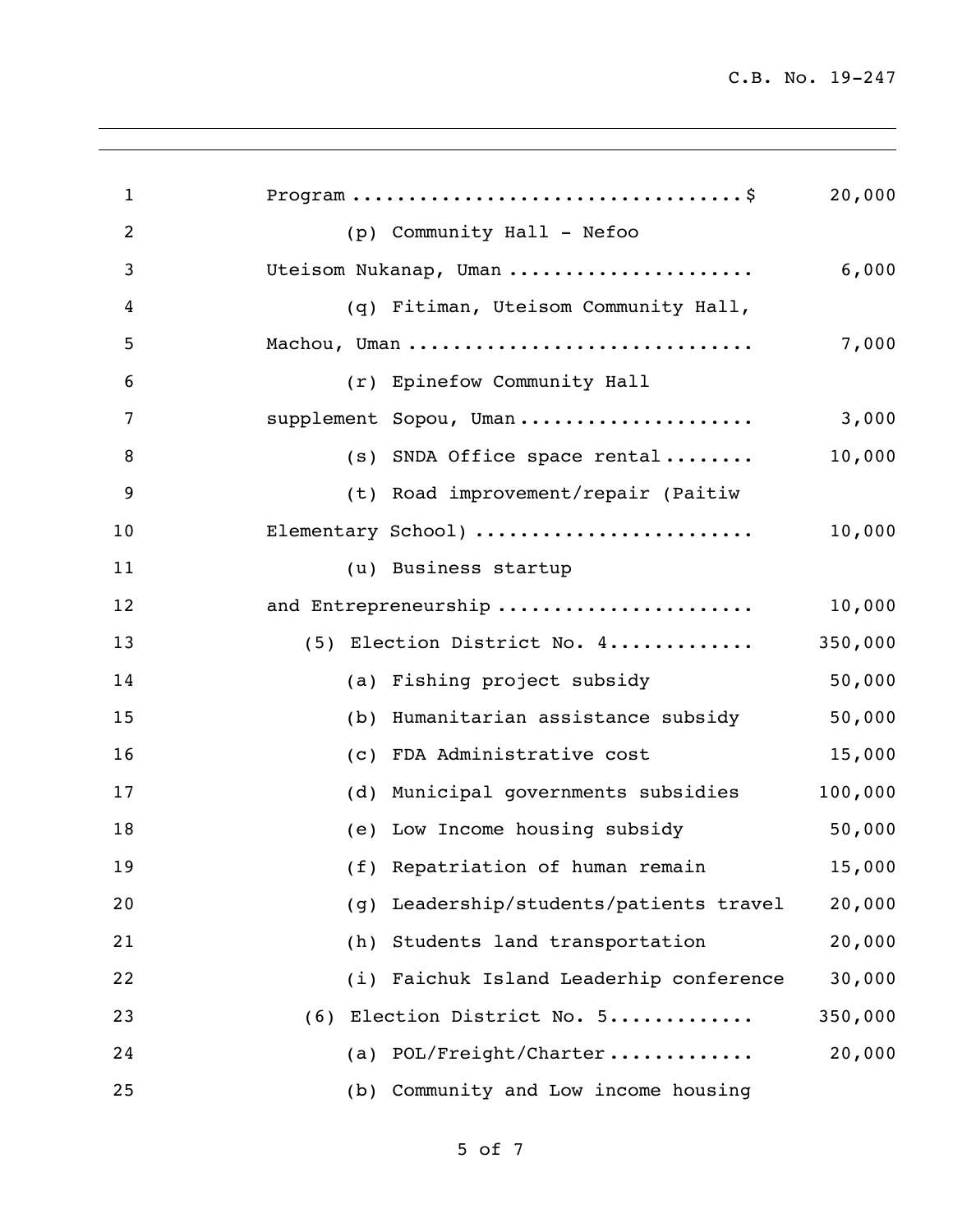| $\mathbf{1}$   | improvement/renovation \$                   | 35,000   |
|----------------|---------------------------------------------|----------|
| $\overline{c}$ | (c) Municipal governments subsidy           | 20,000   |
| 3              | (d) Northwest House of Representative       |          |
| 4              | delegation subsidy                          | 15,000   |
| 5              | (e) Community Outreach and Advocacy         |          |
| 6              |                                             | 15,000   |
| 7              | (f) Students Financial                      |          |
| 8              | Assistance subsidy                          | 30,000   |
| 9              | (g) Food relief program                     | 20,000   |
| 10             | (h) Election District No. 5                 |          |
| 11             | Administrative Support                      | 20,000   |
| 12             | (i) Pacific Festival of Arts                |          |
| 13             | participants                                | 30,000   |
| 14             | (j) Patient Referral and Human              |          |
| 15             | Remain Repatriation                         | 20,000   |
| 16             | (k) Contractual Service for Grant Writer    | 10,000   |
| 17             | (1) Solar and Communication System          | 50,000   |
| 18             | (m) Water Tanks                             | 23,000   |
| 19             | (n) Polowat dispensary building             |          |
| 20             | renovation                                  | 5,000    |
| 21             | (o) Land transportation                     | 17,000   |
| 22             | Northwest dispensary boats and motor<br>(p) | 15,000   |
| 23             | Chuuk Conservation Society subsidy<br>(q)   | 5,000    |
| 24             | (r) Youth and Family Learning Resource      |          |
| 25             | Center subsidy                              | $-0 -$ " |
|                |                                             |          |